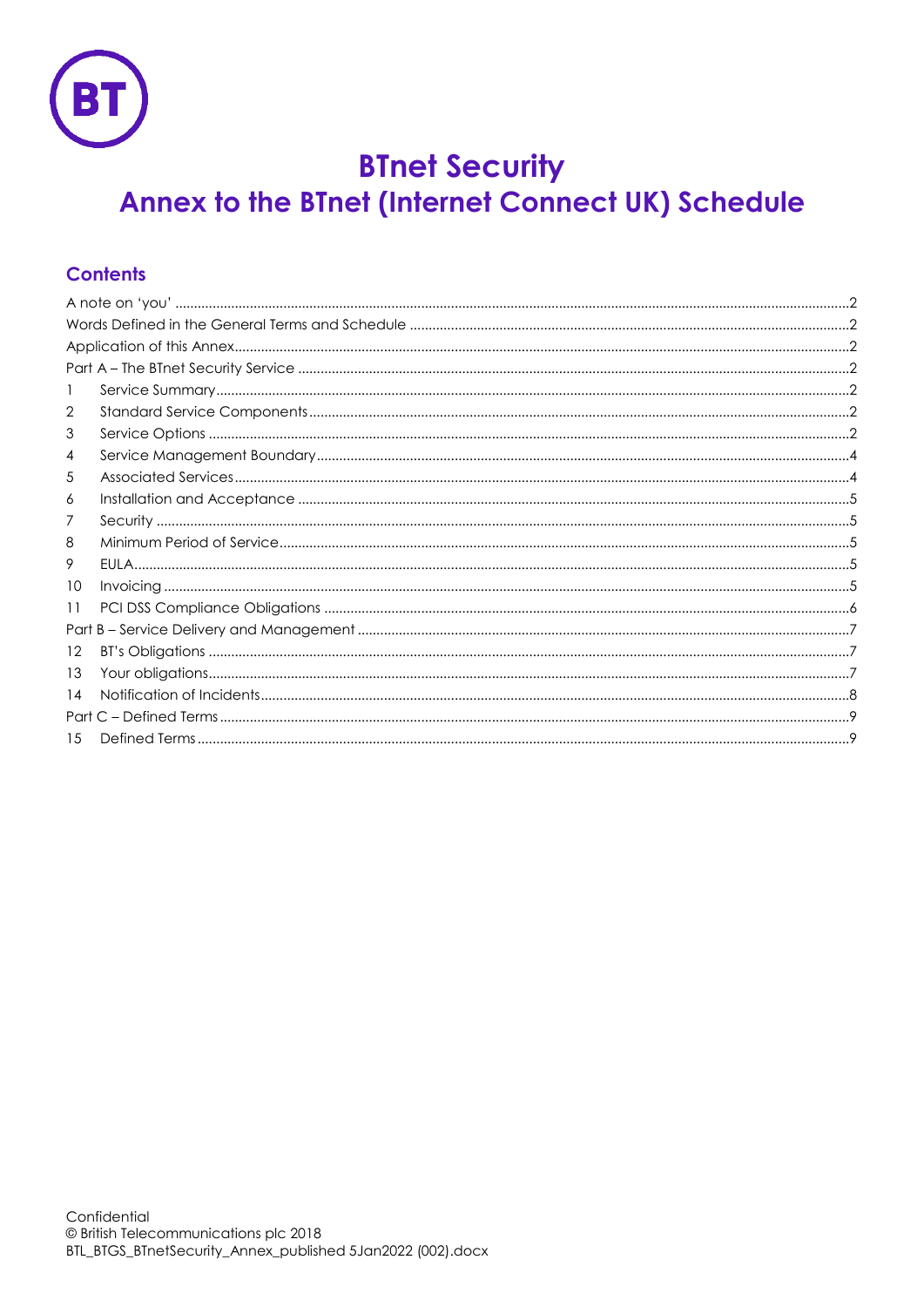

#### <span id="page-1-0"></span>**A note on 'you'**

'You' and 'your' mean the Customer and your Users, where applicable.

#### <span id="page-1-1"></span>**Words Defined in the General Terms and Schedule**

Words that are capitalised but have not been defined in this Annex have the meanings given to them in the General Terms and the BTnet (Internet Connect UK) Schedule to the General Terms.

#### <span id="page-1-2"></span>**Application of this Annex**

The terms in this Annex apply in addition to those in the BTnet (Internet Connect UK) Schedule and the General Terms.

### <span id="page-1-3"></span>**Part A – The BTnet Security Service**

#### <span id="page-1-4"></span>**1 Service Summary**

This Annex to the BTnet (Internet Connect UK) Schedule will only apply where you have selected the compatible Cisco Meraki Managed CPE as part of the BTnet (Internet Connect UK) Service. The BTnet Security Service is for use with a single BTnet Internet connection from your Sites in the UK and does not provide any site to site VPN capability.

#### <span id="page-1-5"></span>**2 Standard Service Components**

BT will provide you with all the following Standard Service Components in accordance with the details as set out in any applicable Order:

#### 2.1 **Managed Installation**

BT will coordinate the BTnet Security Service installation and commissioning, liaising with you, installers and equipment suppliers as appropriate. BT will administer all activities remotely.

#### 2.2 **Incident Fault and Change Management**

- (a) BT will provide a 24x7x365 Service Centre to respond to Incidents.
- (b) You may request configuration changes to the BTnet Security Service via the BTnet User Portal which will initiate a request to the BTnet (Internet Connect UK) Service team for action. BT will action the configuration changes during normal Business Hours and complete it by the end of next Business Day.
- (c) BT may charge you for configuration changes if BT considers that the number or frequency of such changes are excessive. Both of us will agree on the pricing for any configuration changes before implementation.

#### 2.3 **Service Performance Reports**

BT will grant you access to reporting functionality for key Service performance metrics and for some securityrelated events via the BTnet User Portal.

#### <span id="page-1-6"></span>**3 Service Options**

BT will provide you with the following Service Options that are only available in the UK:

#### <span id="page-1-7"></span>3.1 **Layer 3 Firewall**

- 3.1.1 BT will configure your firewall to allow outbound traffic. All inbound traffic will be blocked by default.
- 3.1.2 BT will carry out configuration changes to your Layer 3 Firewall on request, where necessary.
- 3.1.3 If BT agrees a request from you to alter your firewall policy, you accept responsibility for these changes.
- 3.1.4 BT will provide a standard security configuration template for your BTnet Security Service but you will own and will be responsible for this configuration, including any changes or additions that you ask BT to make to your configurations and policies.

#### <span id="page-1-8"></span>3.2 **Layer 7 Firewall with Application Control**

- 3.2.1 Layer 7 Firewall enables to, upon your request, create firewall rules to block specific web-based services, websites, or types of websites without having to specify IP addresses or port ranges. BT will block certain categories by default when BT accepts your Order.
- 3.2.2 You may request BT to provide you with the list of blocked application categories and all additional available categories.
- 3.2.3 BT is not responsible for how the applications are categorised, the regularity of update or for evaluating which applications fall under each category.
- 3.2.4 You may request BT to add or remove available application categories.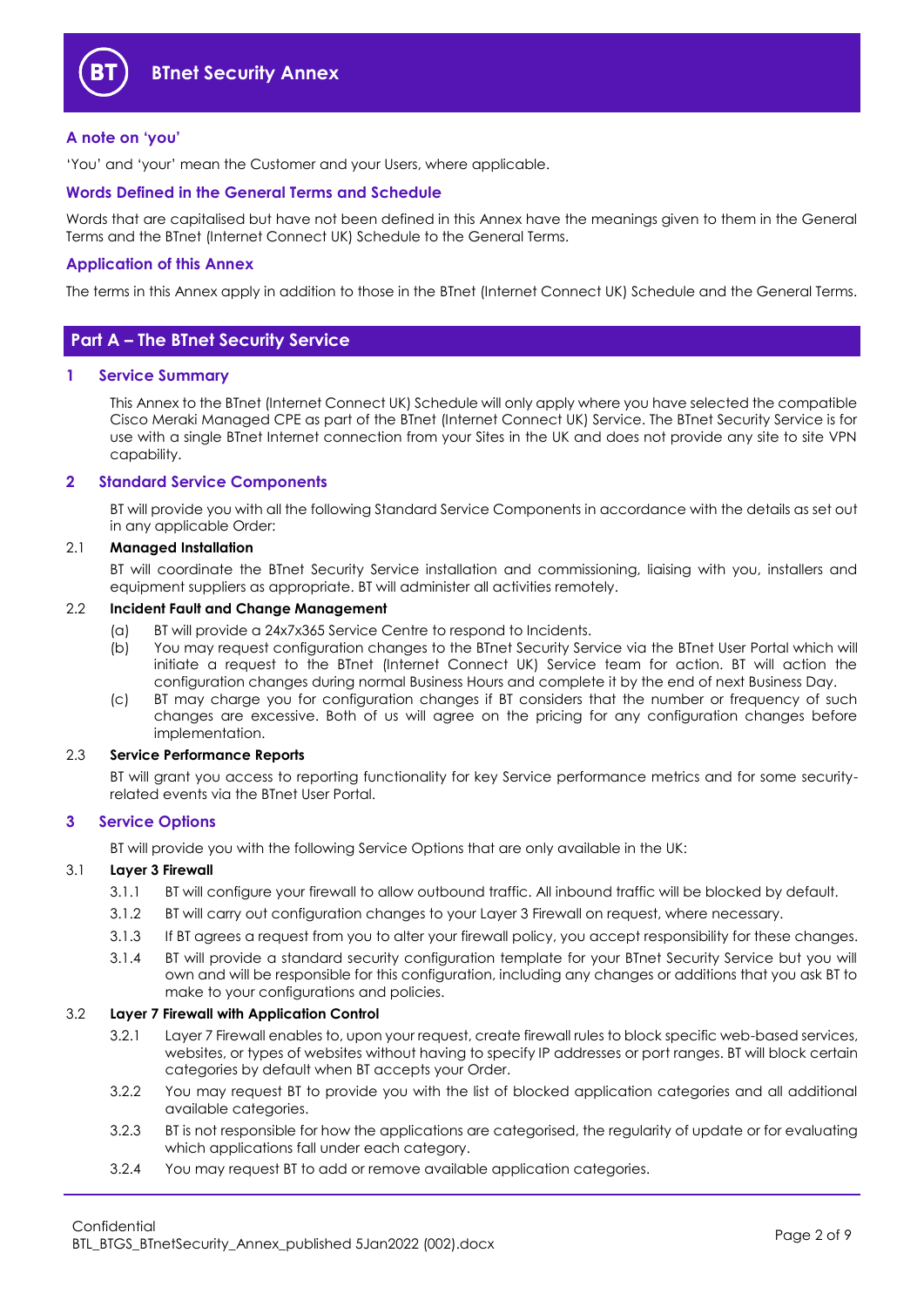

3.2.5 You will accept responsibility for the configuration and any changes made to access applications and any increased risk of being exposed to malicious content.

#### 3.3 **Content Filtering**

- 3.3.1 BT will block certain categories of websites by default when BT accepts your Order. You may request BT to provide you with the list of blocked categories and all additional available categories.
- 3.3.2 BT will provide you with Content Filtering in two modes: the full list mode or the top sites only mode.
- 3.3.3 BT will set your default configuration to the full list mode for better coverage. In this mode, your request for a URL that is not in the list of top sites only will cause the appliance to look the URL up in a cloudhosted database. You acknowledge that this may have a noticeable impact on browsing speed and performance when visiting a Site for the first time. The result will then be cached locally. Over time, the full list performance should approach the speed of the top sites only mode.
- 3.3.4 Once your Service is up and running, you may choose to switch your setting to the top sites only. In this mode, the list of top sites in each of the blocked categories will be cached locally on the appliance. Your request for a URL that is not in the top sites only list will always be permitted (as long as they are not in the blocked categories list).
- 3.3.5 To block access to sites that employ https rather than http you must set the full list. You acknowledge that it is not possible to return an explanatory page to a user where the URL filtering element has blocked an https based website.
- 3.3.6 The websites and applications captured under these categories are dependent on the Webroot BrightCloud® URL categorisation database for CIPA and IWF compliant content-filtering. Website categories are regularly updated. BT does not take any responsibility for how the websites and applications are categorised or the regularity of updates.
- 3.3.7 You may request BT to add or remove available categories to restrict or allow your Users access to categories of websites.
- 3.3.8 For URL filtering, you may request BT to white list or block particular URL addresses within a category.
- 3.3.9 You will be responsible for the configuration and any changes made to access to websites and any increased risk of being exposed to malicious web content.

#### 3.4 **Intrusion Detection and Prevention Service**

- <span id="page-2-0"></span>3.4.1 BT will:
	- (a) monitor traffic passing through your BTnet (Internet Connect UK) Managed CPE to identify traffic patterns that match known threats, in accordance with the applicable intrusion signature files using Cisco Sourcefire SNORT® Engine
	- (b) implement this Service Option with a default configuration setting, including a standard signature list which works using Cisco Sourcefire SNORT® Engine;
	- (c) not be responsible for evaluating the signatures beforehand;
	- (d) select the "**balanced**" ruleset as your default detection setting. "**Balanced**" ruleset contains rules that are from the current year and the previous two years, are for vulnerabilities with a CVSS (Common Vulnerability Scoring System) score of 9 or greater, and are in one of the following categories:
		- (i) **Malware-CNC (Command and Control)**: Rules for known malicious command and control activity for identified botnet traffic. This includes call home, downloading of dropped files, and ex-filtration of data.
		- (ii) **Blacklist**: Rules for URLs, user agents, DNS hostnames, and IP addresses that have been determined to be indicators of malicious activity.
		- (iii) **SQL (Structured Query Language) Injection**: Rules that are designed to detect SQL Injection attempts.
		- (iv) **Exploit-kit**: Rules that are designed to detect exploit kit activity.
	- (e) select "**prevention**" as the default configuration setting in the Order. Traffic will be automatically blocked if it is detected as malicious based on the detection ruleset set out in Paragrap[h 3.4.1\(d\);](#page-2-0)
	- (f) agree to alter the setting from "**prevention**" to "**detection**" or "**disabled**" upon your request. If "**detection**" mode is selected, the BTnet Security Service will no longer block traffic patterns which match
	- (g) known threats and only identify them, and if "**disabled**" mode is selected, no prevention or detection will take place; and
	- (h) not pro-actively or reactively investigate or act upon detected or prevented threats or attacks.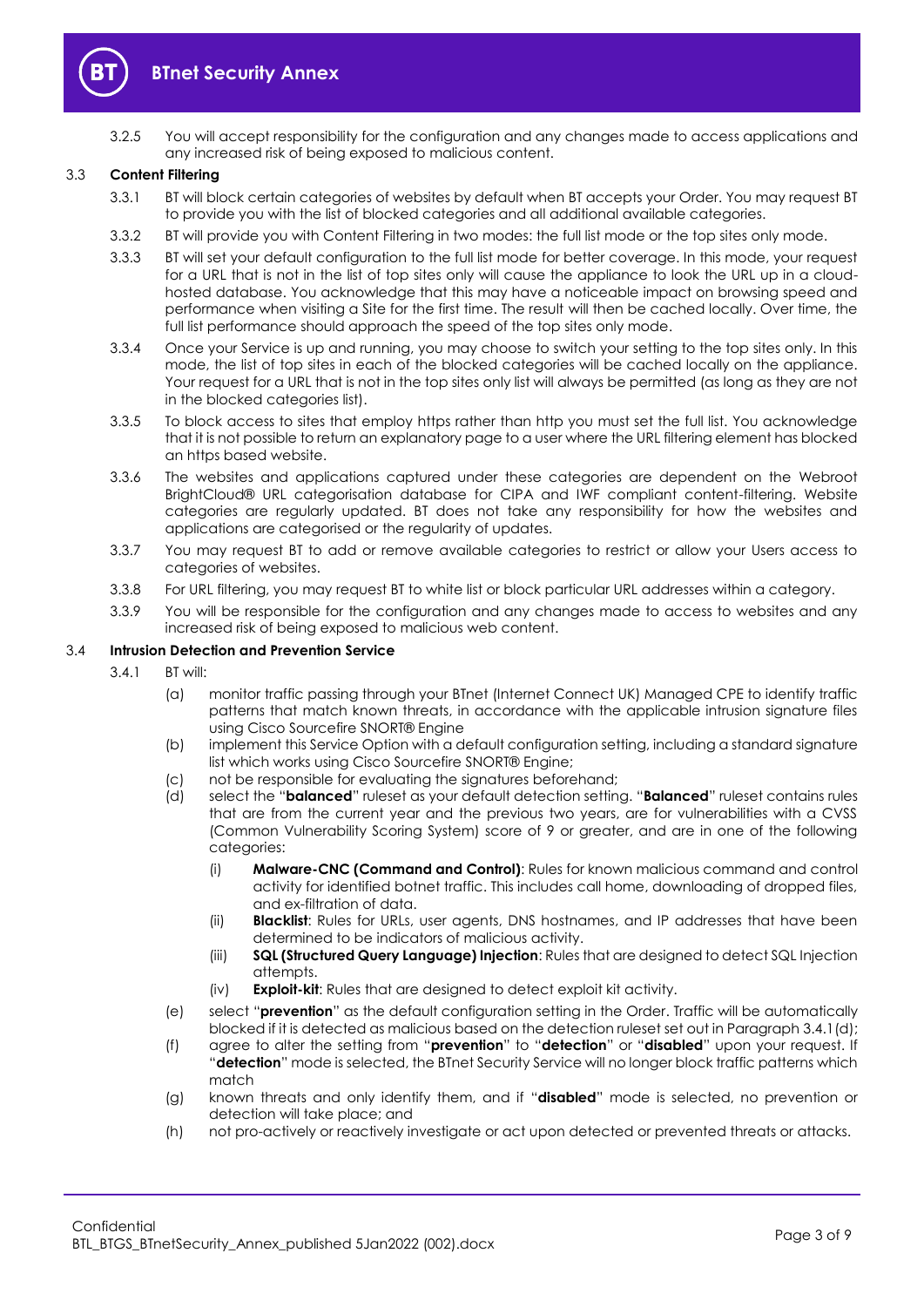

- 3.4.2 Use of Intrusion Prevention may result in false positives where certain applications and traffic flows may cause the feature to block legitimate traffic (e.g. applications not adhering to network communication standards). BT will not be liable if false positives occur and as a result, legitimate traffic is blocked.
- 3.4.3 If BT agrees a request from you to alter the parameters for applying new signatures to give a greater or lower sensitivity to attacks, you will be responsible for the outcome of these changes and accept the potential increased risk of false positives (blocks to legitimate traffic) or the increased risk of threats being missed. This includes whitelisting a specific intrusion detection signature or changing your ruleset from 'balanced' to a different mode.

#### 3.5 **Advanced-Malware Protection (AMP)**

- 3.5.1 BT will:
	- (a) inspect HTTP file downloads and block or allow file downloads based on their disposition, by using a file reputation based protection engine powered by Cisco AMP; and
	- (b) determine the disposition of a file as "**clean**", "**malicious**" or "**unknown**" using the threat intelligence retrieved from Cisco AMP.
- 3.5.2 Files can change disposition based on new threat intelligence e.g. a downloaded file can go from having a "**clean**" to a "**malicious**" disposition. BT will not be responsible for taking any action or for informing you should a file change disposition. BT will only classify the file at the point of inspection.
- 3.5.3 When traffic is filtered, the URL or ID and the action taken are logged in the portal used by BT.
- 3.5.4 You may white list specific URL's and files upon request. You may also disable the AMP Service Option entirely upon request.
- 3.5.5 You will be responsible for the configuration and any changes made to the AMP Service Option and any increased risk of being exposed to malicious content.
- 3.5.6 Use of AMP may result in false positives where a file or URL that you deem safe is blocked. BT is not liable when false positives occur and result in legitimate files or URL's being blocked.

#### 3.6 **Security Event Reporting**

- 3.6.1 BT will:
	- (a) provide reporting functionality for key Service performance metrics, and for some security-related events. This will be available via the BTnet User Portal; and
	- (b) not pro-actively view your reports and events for security incidents or threats. BT will not proactively send you any information regarding security event reporting.
- 3.6.2 The period over which BT can analyse data is dependent on the capacity of, or the space allocated on, the reporting platform.

#### 3.7 **Security Settings and Configuration**

- 3.7.1 BT will configure your compatible BTnet Security Service with a templated set of security policies.
- 3.7.2 You will own and will be responsible for this templated configuration, including any changes or additions that you ask BT to make to your security configurations and policies.
- 3.7.3 BT will not vet or assess any changes to your security configuration that you ask to be made.
- 3.7.4 BT is not responsible for the total security of your network, User devices, connection or Internet traffic.
- 3.7.5 BT will make configuration changes, where requested by you using the agreed format and during Business Hours, and complete them by the end of the next Business Day.
- 3.7.6 BT may charge you for configuration changes to the BTnet Security Service if BT considers that the number or frequency of such changes are excessive. Both of us will agree on pricing for any configuration changes before implementation.

#### <span id="page-3-0"></span>**4 Service Management Boundary**

BT will have no responsibility for the Service outside the Service Management Boundary as set out in Paragraph [4](#page-3-0) of the BTnet (Internet Connect UK) Service Schedule.

#### <span id="page-3-1"></span>**5 Associated Services**

You will have the following services in place that will connect to the Service being delivered and are necessary for the BTnet Security Service to function and will ensure that these services meet the minimum technical requirements that BT specifies:

- 5.1 BTnet (Internet Connect UK) Service (the "**Enabling Service**") that includes:
	- 5.1.1 connectivity to the internet as defined within the BTnet (Internet Connect UK) Service Schedule; and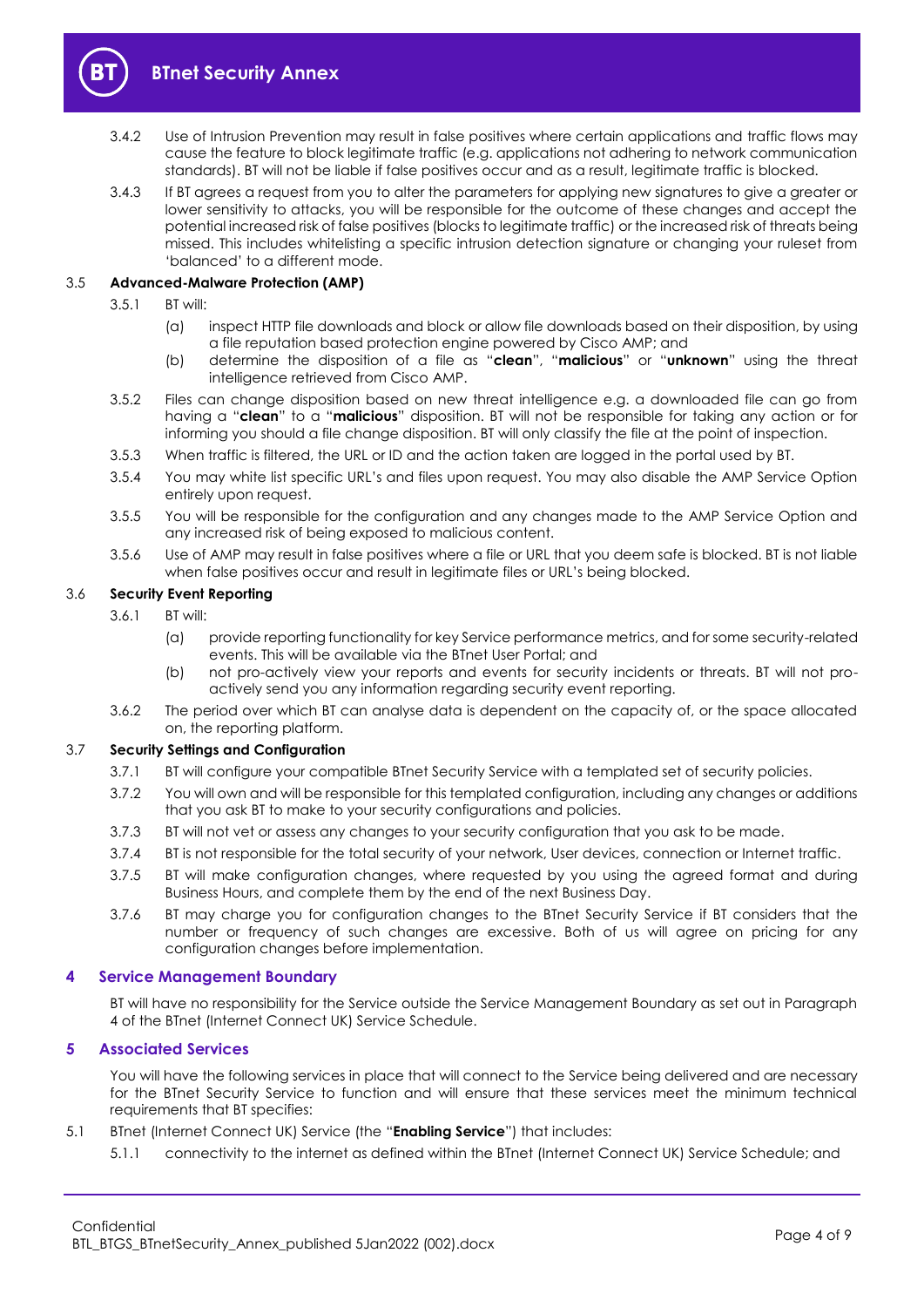

5.1.2 a supported Cisco Meraki Managed CPE provided as part of the BTnet (Internet Connect UK) Service. BT does not support the BTnet Security Service where you use a customer-provided CPE as part of Wires Only BTnet (Internet Connect UK) Service.

#### <span id="page-4-0"></span>**6 Installation and Acceptance**

- 6.1 For Orders that you have placed at the same time as the Enabling Service, BT will aim to install the BTnet Security Service on the Customer Committed Date. BT will activate the BTnet Security Service on the Service Start Date.
- 6.2 Subject to Paragraph [5,](#page-3-1) for Orders that you have placed for existing BTnet (Internet Connect UK) Service, BT will activate the BTnet Security Service, during Business Hours, in three Business Days from acceptance of Order.
- 6.3 On the date that BT has completed the activities set out in this Paragraph [6,](#page-4-0) BT will confirm to you the BTnet Security Service Start Date or, if applicable, that the BTnet Security Service is available for performance of any Acceptance Tests as set out in Paragraph [12.2.](#page-6-3)

#### <span id="page-4-1"></span>**7 Security**

- 7.1 You will ensure the proper use of any usernames, personal identification numbers and passwords used with the BTnet Security Service, and you will take all necessary steps to ensure that they are kept confidential, secure and not made available to unauthorised persons.
- 7.2 BT does not guarantee the security of the BTnet Security Service against unauthorised or unlawful access or use.

#### <span id="page-4-2"></span>**8 Minimum Period of Service**

- 8.1 The BTnet Security Service will commence from the BTnet Security Service Start Date and will run co-terminus with the Minimum Period of Service for your BTnet (Internet Connect UK) Service.
- 8.2 On completion of the Minimum Period of Service, the BTnet Security Service will continue to be active and BT will invoice you on a rolling basis, until such a time that you either the BTnet Security Service or the BTnet (Internet Connect UK) Service is terminated in accordance with Clause 17, 18 or 19 of the General Terms.
- <span id="page-4-5"></span>8.3 If you exercise your right under Clause 17 of the General Terms to terminate the BTnet Security Service, for convenience, during the Minimum Period of Service, you will pay BT, by way of compensation an amount equal to 50 per cent of the Recurring Charges for all other remaining months of the Minimum Period of Service.
- 8.4 If BT exercises BT's right under Clause 18 of the General Terms to terminate the BTnet Security Service you will pay BT the Termination Charges due, if any, as set out in Paragraph [8.3.](#page-4-5)

#### <span id="page-4-3"></span>**9 EULA**

- <span id="page-4-7"></span>9.1 BT will only provide the BTnet Security Service if you have entered into the end user licence agreement with the Supplier in the form set out at [https://www.cisco.com/c/dam/en\\_us/about/doing\\_business/legal/seula/meraki](https://www.cisco.com/c/dam/en_us/about/doing_business/legal/seula/meraki-seula.pdf)[seula.pdf](https://www.cisco.com/c/dam/en_us/about/doing_business/legal/seula/meraki-seula.pdf) as may be amended or supplemented from time to time by the Supplier ("**EULA**").
- 9.2 You will observe and comply with the EULA for all any use of the applicable Software.
- 9.3 In addition to Clause 15 of the General Terms, if you do not comply with the EULA, BT may restrict or suspend the BTnet Security Service upon reasonable Notice, and:
	- (a) you will continue to pay the Charges for the BTnet Security Service until the end of the Minimum period of Service; and
	- (b) BT may charge a re-installation fee to re-start the BTnet Security Service.
- 9.4 You will enter into the EULA for your own benefit and the rights, obligations, acknowledgements, undertakings, warranties and indemnities granted in accordance with the EULA are between you and the Supplier and you will deal with the Supplier with respect to any loss or damage suffered by either of you as such loss or damage will not be enforceable against BT.
- 9.5 Where the EULA is presented in a 'click to accept' function and you require BT to configure or install Software on your behalf, BT will do so as your agent and bind you to the EULA.

#### <span id="page-4-4"></span>**10 Invoicing**

- 10.1 BT will invoice you for the Charges for the BTnet Security Service as set out in Paragraphs [10.2](#page-4-6) and [10.3](#page-5-1) in the amounts and currency specified in any Orders.
- <span id="page-4-6"></span>10.2 Unless stated otherwise in an applicable Order, BT will invoice you for:
	- 10.2.1 Recurring Charges quarterly in advance on the first day of the relevant quarter (for any period where the BTnet Security Service is provided for less than one quarter, the Recurring Charges will be calculated on a daily basis); and
	- 10.2.2 any Termination Charges incurred in accordance with Paragraph 8 of the BTnet (Internet Connect UK) Service Schedule upon termination of the BTnet Security Service.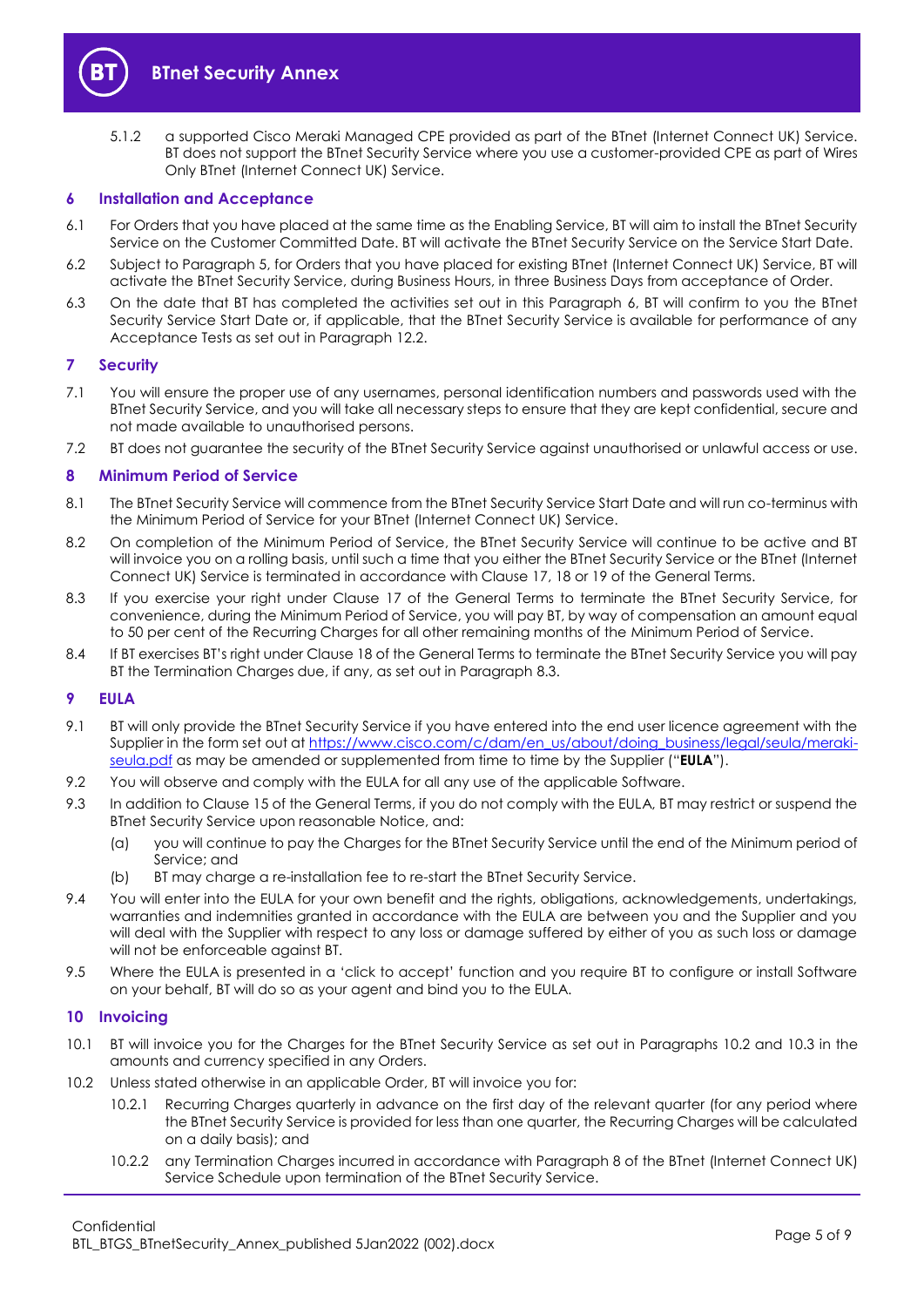

- <span id="page-5-1"></span>10.3 BT may invoice you for any of the following Charges in addition to those set out in the Order:
	- 10.3.1 Charges for investigating Customer reported Incidents where BT finds no Incident or that the Incident is outside the Service Management Boundary;
	- 10.3.2 Charges for restoring the BTnet Security Service if the BTnet Security Service has been suspended in accordance with Clause 10.1.2 of the General Terms;
	- 10.3.3 Charges for cancelling the BTnet Security Service in accordance with Clause 16 of the General Terms;
	- 10.3.4 any fees payable by you for deviations from the standard provision of the BTnet Security Service, as set out in the Contract; and
	- 10.3.5 any other Charges set out in any applicable Order or otherwise agreed between both of us.

#### <span id="page-5-0"></span>**11 PCI DSS Compliance Obligations**

- 11.1 The BTnet Security Service is not compliant with PCI DSS nor is it designed or intended to be and you will not use the BTnet Security Service for the processing, storage or transmission of any Cardholder Data or any data that is subject to PCI DSS.
- 11.2 You will indemnify BT for any Claims, losses, costs or liabilities that it incurs as a result of you storing, processing or transmitting data that is subject to PCI DSS.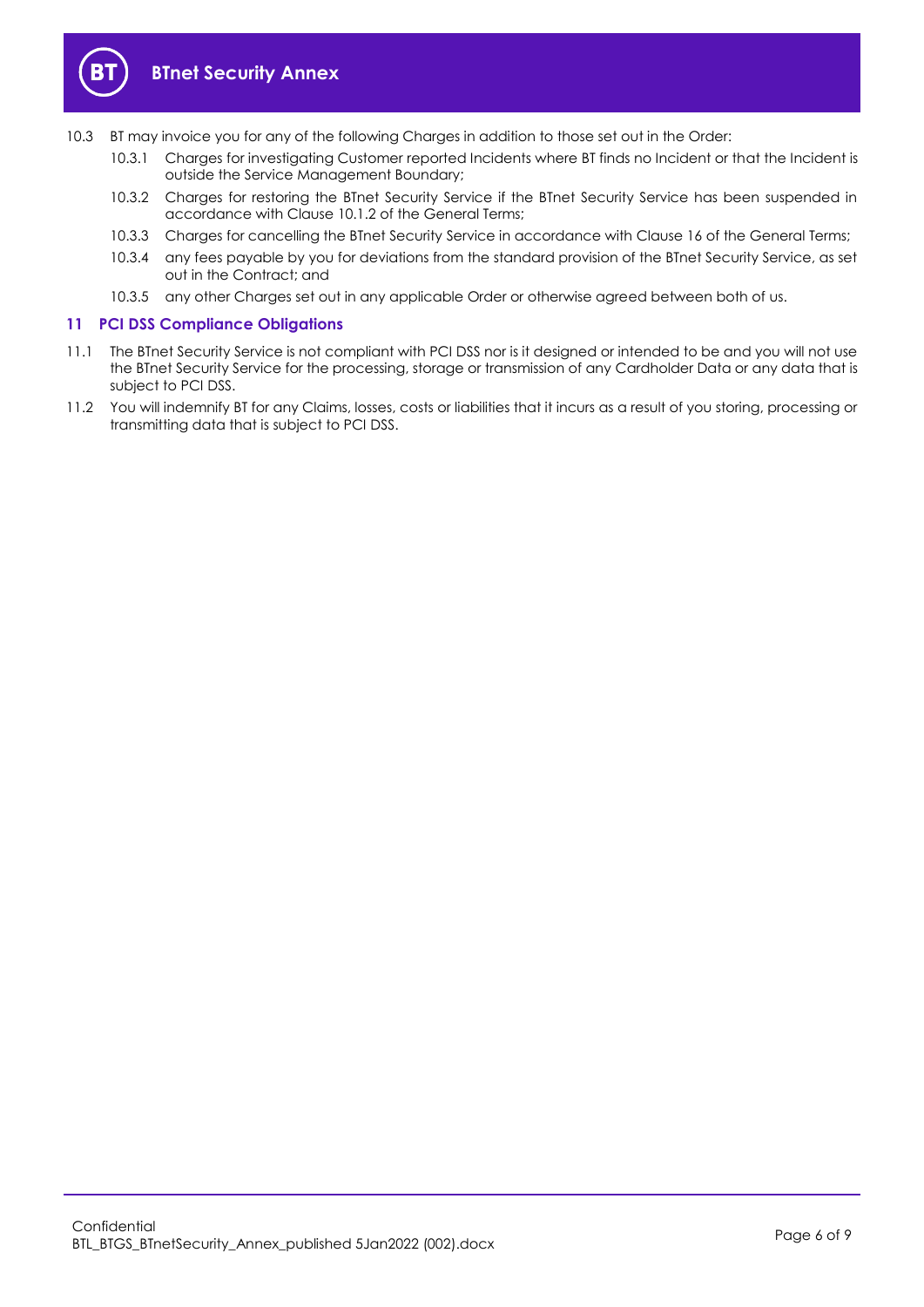

### <span id="page-6-0"></span>**Part B – Service Delivery and Management**

#### <span id="page-6-1"></span>**12 BT's Obligations**

#### <span id="page-6-4"></span>12.1 **Service Delivery and Commissioning of the BTnet Security Service**

Before the BTnet Security Service Start Date and, where applicable, throughout the provision of the BTnet Security Service, BT:

- 12.1.1 will configure the BTnet Security Service remotely in accordance with the default security configuration ready for BTnet Security Service Start Date;
- <span id="page-6-6"></span>12.1.2 on the date that BT has completed the activities in this Paragraph [12.1,](#page-6-4) confirm to you that the BTnet Security Service is available for performance of any Acceptance Tests in accordance with Paragraph [13.2.](#page-7-1)

#### <span id="page-6-3"></span>12.2 **During Operation**

On and from the BTnet Security Service Start Date, BT:

- 12.2.1 will work with the relevant supplier to restore the BTnet Security Service as soon as practicable if you report an Incident with the BTnet Security Service;
- 12.2.2 will maintain the BTnet User Portal to provide you with online access to service reports and placing security configuration change requests;
- 12.2.3 may, in the event of a security breach affecting the BTnet Security Service, require you to change any or all of your passwords.
- 12.2.4 will not be liable in the event that Software updates from the supplier used to identify and control your network traffic (including malware signatures, URL categories or application definitions) contain errors or omissions, beyond making appropriate corrections (where reasonably possible) as soon as reasonably practical.
- 12.2.5 will provide the BTnet Security Service to you on an "**as is**" and "**as available**" basis. BT does not guarantee that the BTnet Security Service will be performed error-free or uninterrupted or that BT will correct all errors in the BTnet Security Service.

#### 12.3 **The End of the Service**

On notification of termination of the BTnet Security Service by either one of us, or notification of expiry of the BTnet Security Service, BT will:

- 12.3.1 terminate any rights of access to the relevant Software and stop the BTnet Security Service; and
- 12.3.2 not have any responsibility for securing your Internet connection and will not be liable for the increased risk you expose yourself to.

#### <span id="page-6-2"></span>**13 Your obligations**

#### 13.1 **BTnet Security Service Delivery and Commissioning of the Service**

Before the BTnet Security Service Start Date and, where applicable, throughout the provision of the BTnet Security Service, you will:

- <span id="page-6-5"></span>13.1.1 ensure that the LAN protocols and applications you use are compatible with the BTnet Security Service;
- <span id="page-6-7"></span>13.1.2 in jurisdictions where an employer is legally required to make a disclosure to its Users and other employees:
	- (a) inform your Users that as part of the BTnet Security Service being delivered by BT, BT may monitor and report to you the use of any targeted applications by them;
	- (b) ensure that your Users have consented or are deemed to have consented to such monitoring and reporting (if such consent is legally required); and
	- (c) agree that BT will not be liable for any failure by you to comply with this Paragrap[h 13.1.1,](#page-6-5) you will be liable to BT for any Claims, losses, costs or liabilities incurred or suffered by BT due to your failure to comply with this Paragrap[h 13.1.1.](#page-6-5)
- 13.1.3 be responsible for your security configuration, and for reviewing and requesting any changes to that configuration;
- 13.1.4 manage, and provide BT with accurate details of your internal IP address design;
- 13.1.5 obtain and provide in-life support for any software running on your Users' devices; the security and operation of Users' devices is your responsibility;
- 13.1.6 ensure that your network and all applications conform to relevant industry standards and provide written confirmation to BT upon reasonable request.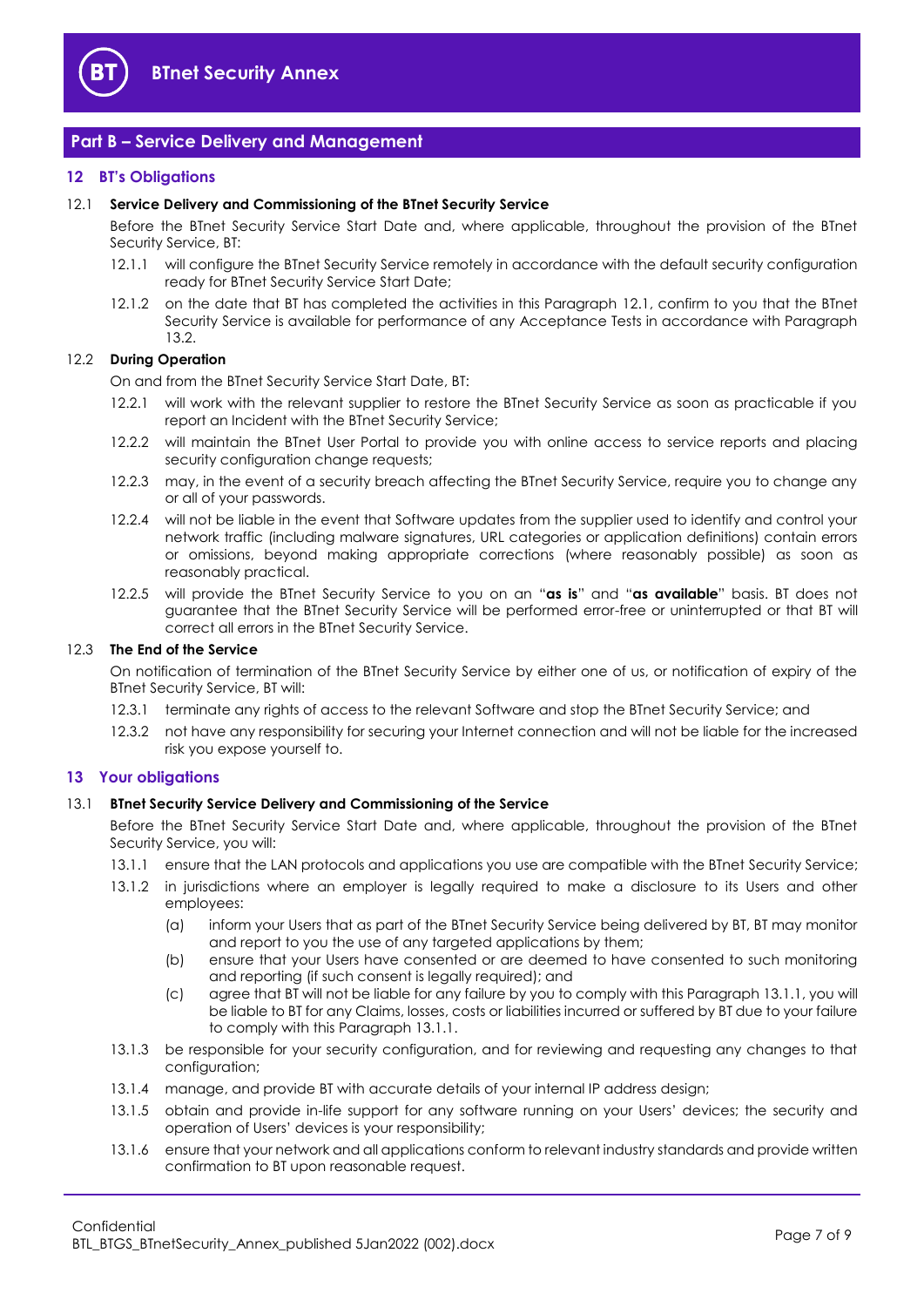

#### <span id="page-7-1"></span>13.2 **Acceptance Tests**

- 13.2.1 After receiving Notice from BT under Paragraph [12.1.2,](#page-6-6) you will promptly carry out the Acceptance Tests for the BTnet Security Service. The BTnet Security Service will be deemed to have been accepted if you have not:
	- (a) carried out the Acceptance Tests and confirmed acceptance to the BT Commissioning Team; or
	- (b) notified to the BT Commissioning Team that the BTnet Security Service has not passed the Acceptance Tests,

within five Business Days following notification under Paragraph [12.1.2.](#page-6-6)

- 13.2.2 Subject to Paragraph [13.2.3,](#page-7-2) the BTnet Security Service Start Date will be the earlier of the following:
	- (a) the date that you confirm acceptance of the BTnet Security Service to the BT Commissioning Team under Paragraph [13.1.2\(a\);](#page-6-7) or
	- (b) the date following the fifth Business Day following notification under Paragrap[h 12.2.](#page-6-3)
- <span id="page-7-2"></span>13.2.3 In the event that the Acceptance Tests are not passed, BT will remedy the non-conformance without undue delay, notify you that BT has remedied the non-conformance and inform you of the BTnet Security Service Start Date.
- 13.2.4 Where the non-conformance is outside the scope of the BTnet Security Service, or due to delays or inaccuracies in information that you have provided BT, BT may apply Additional Charges to remedy the non-conformances.

#### 13.3 **During Operation**

On and from the BTnet Security Service Start Date, you will:

- 13.3.1 distribute, manage and maintain access profiles, passwords and other systems administration information relating to the control of Users' access to the BTnet Security Service, including the BTnet User Portal;
- 13.3.2 notify BT of any planned work that may cause an Incident;
- 13.3.3 permit BT or BT's agents at BT's discretion to remove and replace faulty components or to remove the faulty Managed CPE in its entirety and exchange it with a functioning replacement. BT will use reasonable endeavours to ensure any data on the recovered appliance or components is rendered unreadable prior to disposal or recycling;
- 13.3.4 agree that the processing of customer information and Customer Personal Data will be subject to the relevant supplier's privacy policy as may be amended or supplemented from time to time by the supplier. You agree that BT will not be liable for any claim arising out of or in connection with any failure by the supplier to comply with the supplier's privacy policy and you will make any claims directly against the supplier;
- 13.3.5 agree that the BTnet Security Service will operate in combination with your content or applications or with any other software, hardware, systems or data;
- 13.3.6 own all right, title and interest in and to all of the customer information and will have sole responsibility for the legality, reliability, integrity, accuracy and quality of any customer information;
- 13.3.7 be responsible for results that you have obtained from the use of the BTnet Security Service, and for conclusions drawn from such use. BT will have no liability for any damage caused by errors or omissions in any information, instructions or scripts that you have provided to BT in connection with the BTnet Security Service, or any actions that BT has taken at your direction.

#### 13.4 **The End of the Service**

On the date of termination of the BTnet Security Service by either one of us, or expiry of the BTnet, you will be responsible for securing your Internet connection and will be liable for the increased risk you expose yourself to.

#### <span id="page-7-0"></span>**14 Notification of Incidents**

14.1 Notifications of incidents will be handled in accordance with Paragraph [10](#page-4-4) of the BTnet (Internet Connect UK) Service Schedule. Part C (Service Levels) of the BTnet (Internet Connect UK) Service Schedule will not apply.